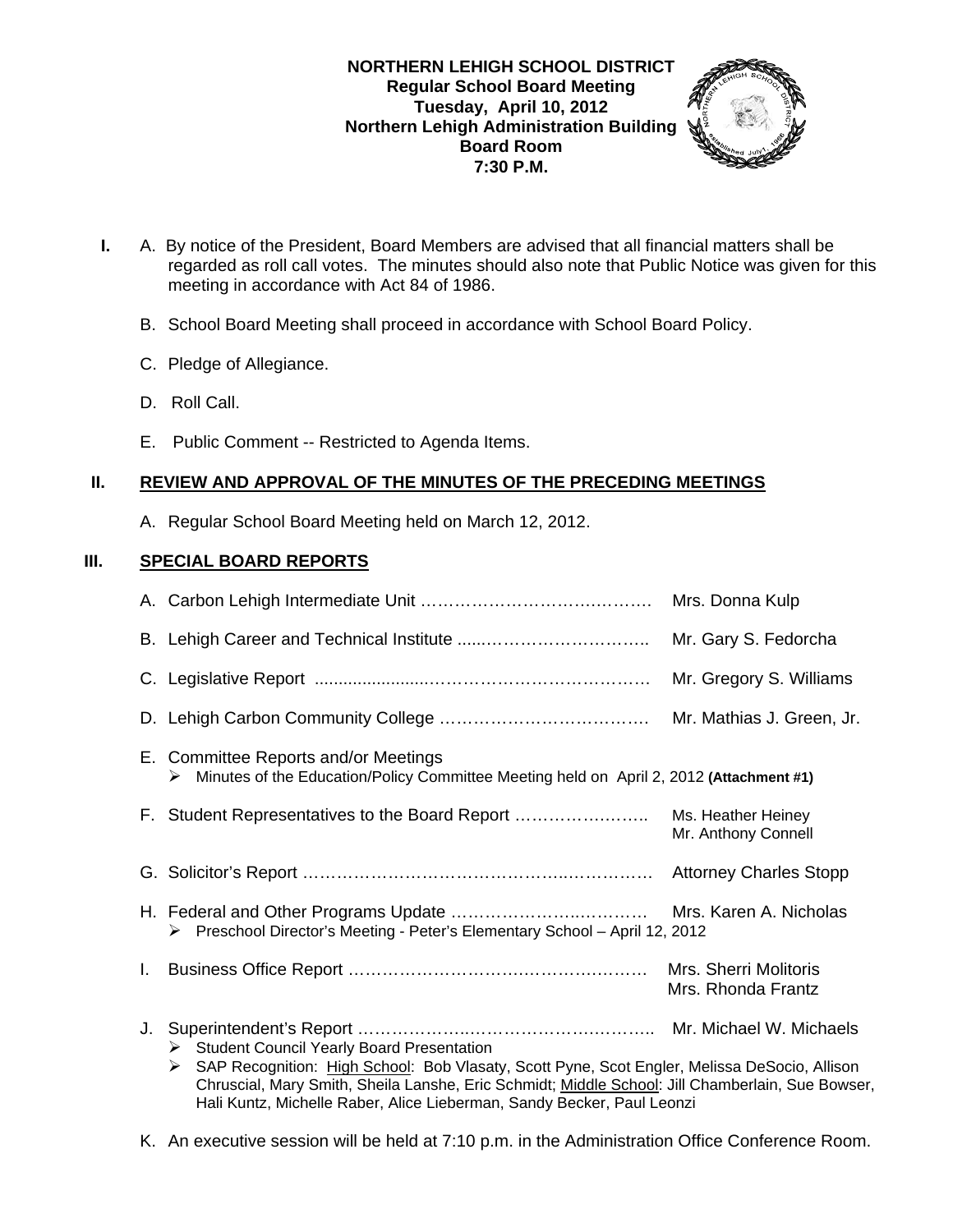### **IV. PERSONNEL**

A. Rescind the following appointment which was approved at the March 12, 2012 school board meeting:

 John Rice\* Assignment: Second Shift Custodian/Maintenance Position Salary: \$9.00/Hour – 2:30 PM – 11:00 PM – 5 Days/Week Effective March 13, 2012  **\*Pending Verification of Missing Documents** 

#### B. Resignation

 Accept the resignation of Sheila Steirer from her position as Part Time Cook's Helper effective March 23, 2012.

#### C. Unpaid Leave of Absence

 Approve the request of employee #3715 to take an Unpaid Leave of Absence beginning May 1, 2012 and continue until the end of the 2011-2012 school year. She plans to return to her current position at the beginning of the 2012-2013 school year.

#### D. Family Medical Leave

 Approve the request of employee #1620 to take a Family Medical Leave beginning on March 7, 2012. The employee will be using nine accumulated sick days in conjunction with the Family Medical Leave. Employee plans to return to their current teaching position upon release from their attending physician.

#### E. Game Worker 2011-2012

 Approve the following person as a Game Worker for the 2011-2012 school year. Game Workers consist of ticket sellers and takers, game announcers, scoreboard operators, timers, field judges, scorekeepers. Rate of pay is consistent with the rates approved on the 2011 - 2012 Supplementary Personnel Salary Schedule.

Gina Rotondo

#### F. Substitute

1. Instructional

 Approve the following substitute teacher for the 2011-2012 school year at the 2011-2012 substitute teacher rates as approved on the Supplementary Personnel Salary Schedule:

 JoLeigh Sponsler\* - Music & Special Education \***Pending Verification of Missing Documents**

#### 2. Non-Instructional

 a. Approve the following individual as a substitute aide for the 2011-2012 school year at the 2011-2012 substitute rates as approved on the Supplementary Personnel Salary Schedule:

Jamie Kuhns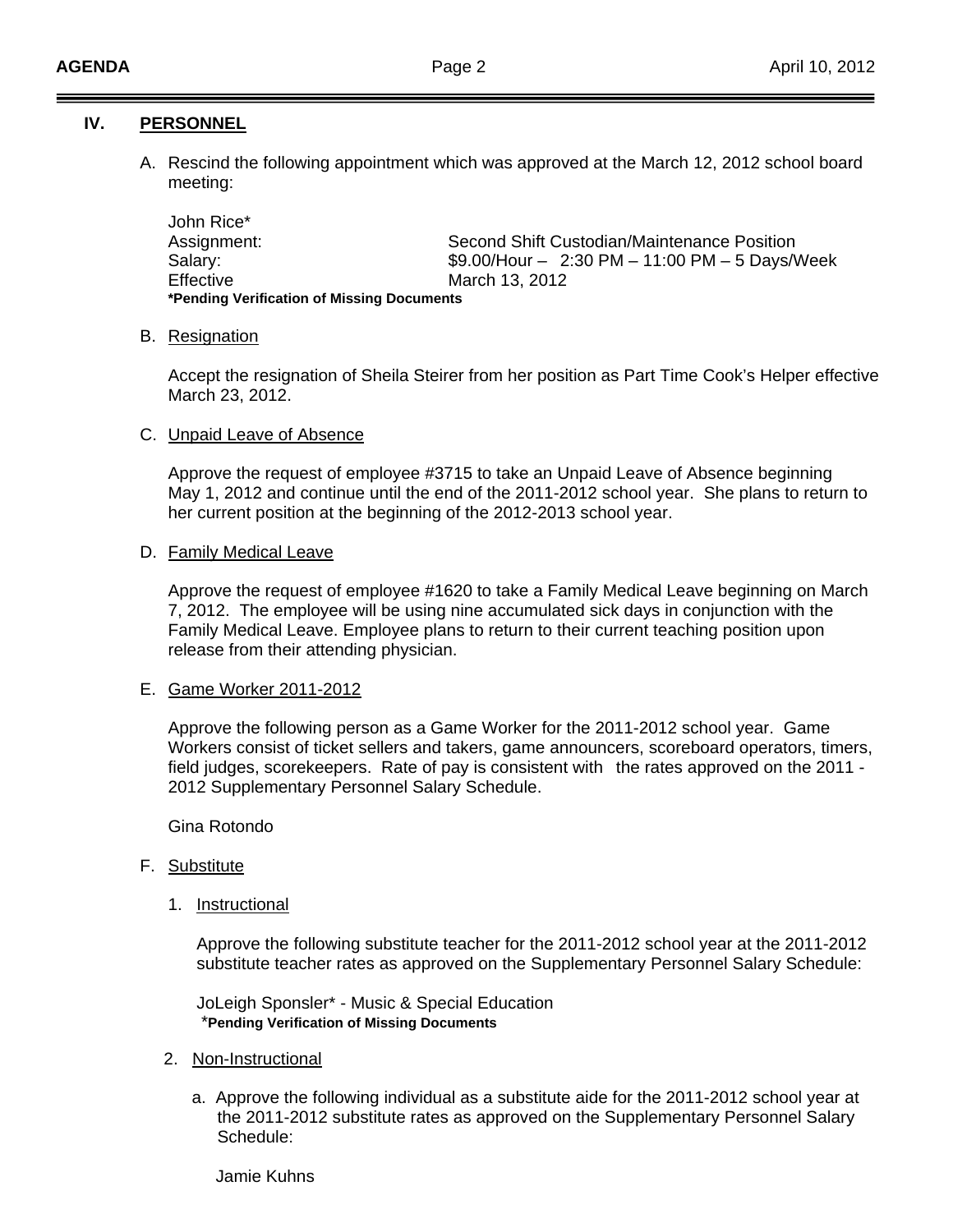b. Approve the following individual as a substitute custodian for the 2011-2012 school year at the 2011-2012 substitute rates as approved on the Supplementary Personnel Salary Schedule:

 Robert Wetzel\* \***Pending Verification of Missing Documents**

## **V. CONFERENCES**

### **VI. POLICY**

### **VII. CURRICULUM AND INSTRUCTION**

 A. Authorize administration to enter into an agreement with Pediatric Therapeutic Services to provide contracted speech therapists on an as needed basis at a cost of \$67.00 per hour for the 2012-2013 school year.

### **VIII. OLD BUSINESS**

## **IX. NEW BUSINESS**

- A. Approve the Memorandum of Understanding to the Act 93 contract as recommended by the state auditors. **(Distributed to Board Members Only**)
- B. Allow administration to apply for an Act 80 day on January 20, 2012 for professional development for the  $12<sup>th</sup>$  grade educational staff members.

## **X. FINANCIAL**

- A. Approve the Following Financial Reports:
	- 1 . General Fund month of February & March
- B. Approve the Following List of Bills:
	- 1. General Fund month of March & April
	- 2. Cafeteria Fund month of March
	- 3. Refreshment Stand month of March
	- 4. Capital Construction month of April
	- 5. Capital Projects month of March
- C. Approve the resolution providing an option for installment payments of real estate taxes for all taxpayers pursuant to the Taxpayer Relief Act, 53 P.S. § 6926.1502. **(Attachment #2)**
- D. RESOLVED, the Board of Education approves the attached resolutions and agreement appointing Berkheimer Tax Administration as the commissioned Local Service Tax collector effective January 1, 2012. **(Attachment #3)**

## **XI. LEGAL**

## **XII. CORRESPONDENCE**